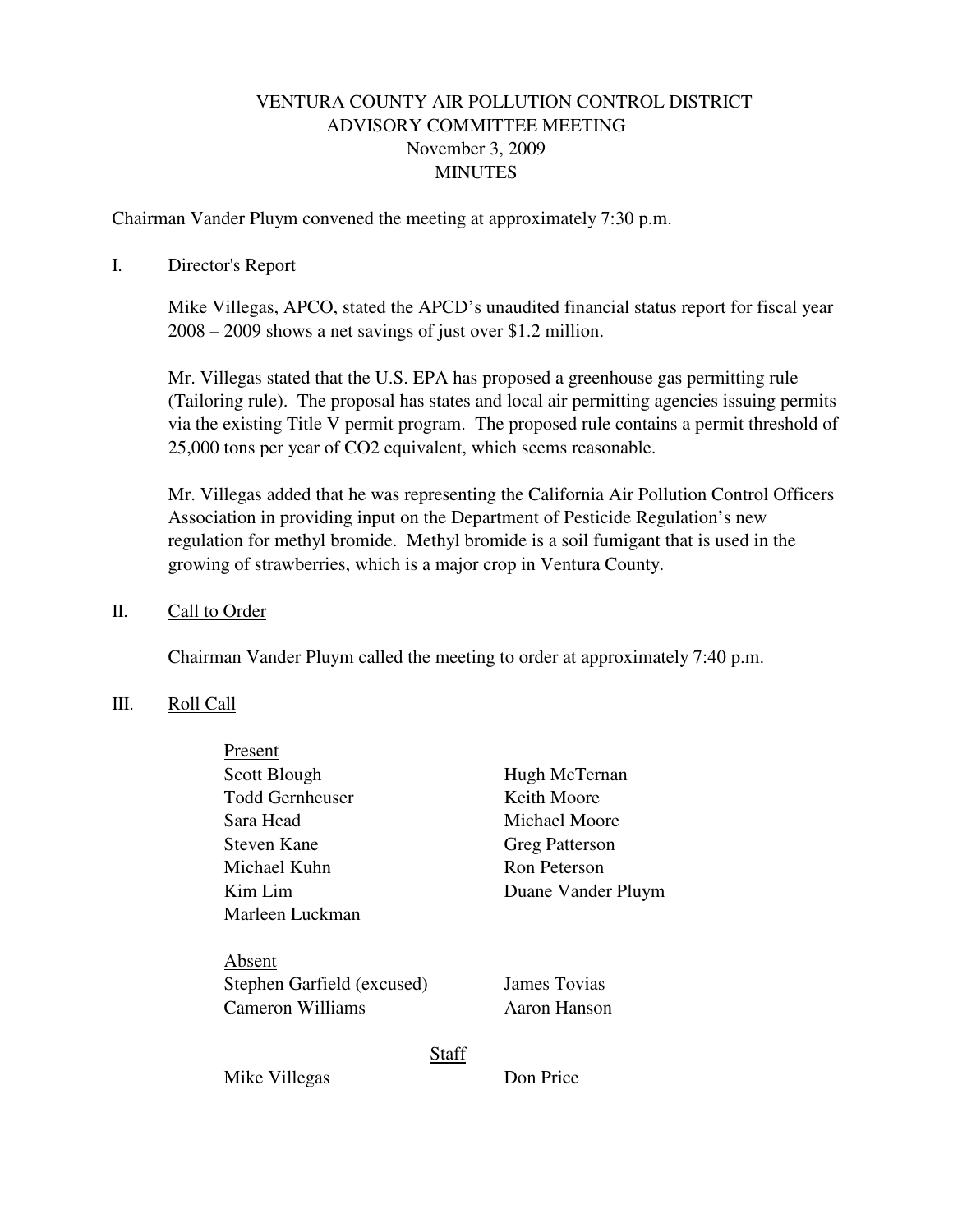# Public

Tim Samut Signature Sales

IV. Minutes

The minutes of the September 22, 2009, meeting were approved as drafted.

V. Committee Comment

There was no Committee comment.

VI. Public Comment

There was no public comment.

# VII. New Business

A. Proposed Revisions to Rule 74.11, Natural Gas-Fired Residential Water Heaters

Committee member Keith Moore asked how this rule action fits into the overall plan to achieve the federal air quality standard for ozone. Mike Villegas replied the emission reductions to be achieved by amended Rule 74.11, were a small component of the total reductions needed to achieve the air quality standard. Mr. Villegas added that the majority of the emission reductions needed to attain the standard will result from state and federal control measures for mobile sources.

Don Price, of APCD staff, gave an overview of the proposed amended rule. The main points where as follows:

- Amended Rule 74.11 is based on South Coast Air Quality Management District (SCAQMD) Rule 1121
- The rule is a point-of-sale regulation; retrofits are not required. Staff has assumed water heaters are replaced every 10 years, so the rule will reach full implementation in 10 years.
- The NOx limit for new water heaters will drop from 40 ng/joule to 10 ng/joule effective 7/1/2010.
- The exemption for mobile home water heaters will be removed, and they will be subject to a NOx limit of 40 ng/joule.

Committee member Keith Moore asked the new water heaters would have any change in energy efficiency. Don Price stated that staff assumed no change in efficiency.

Committee member Michael Moore asked if it was possible to set the mobile home water heater limit at 10 ng/joule. Don Price replied that the mobile home units were smaller and had a different flue design.